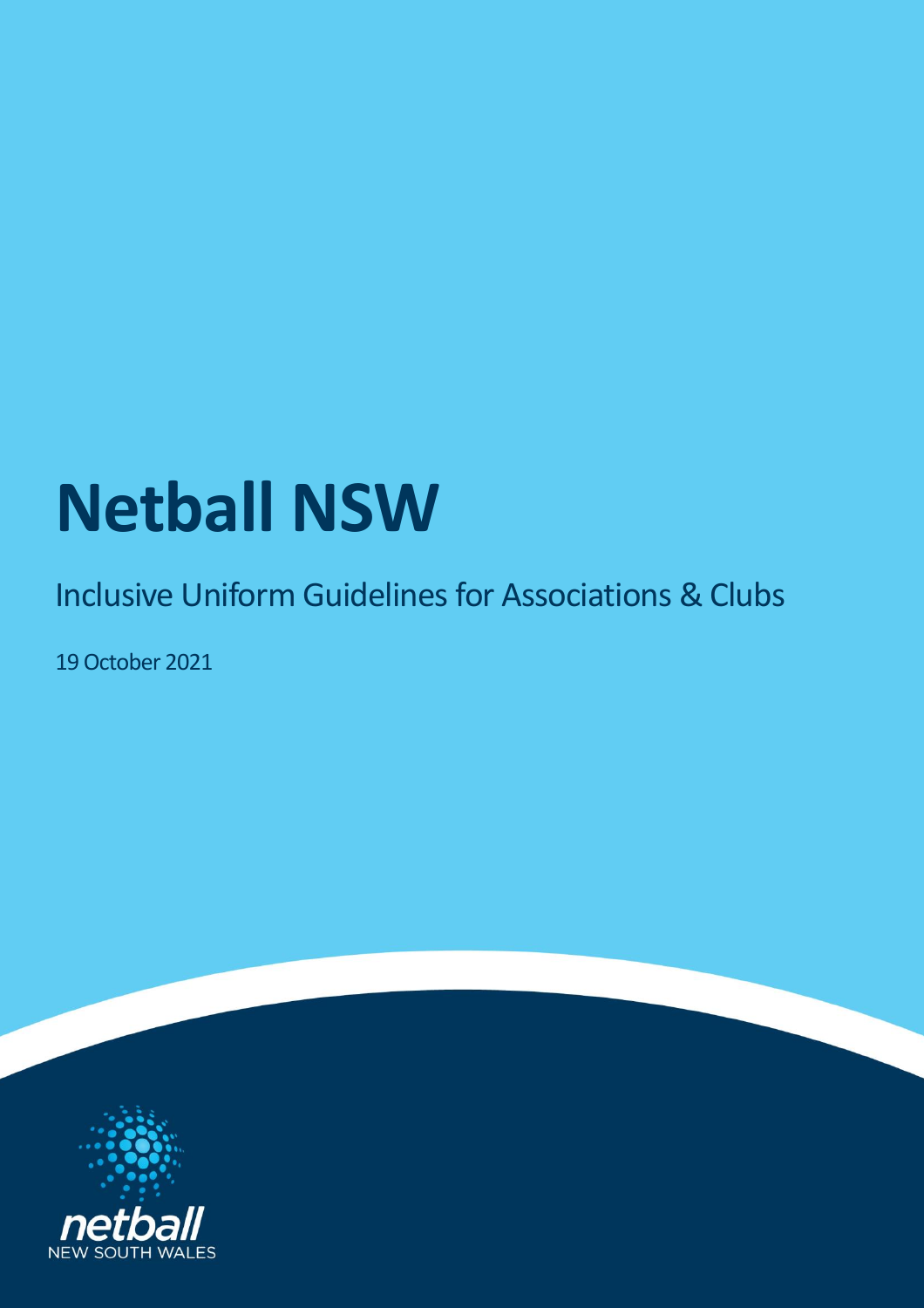## **Table of Contents**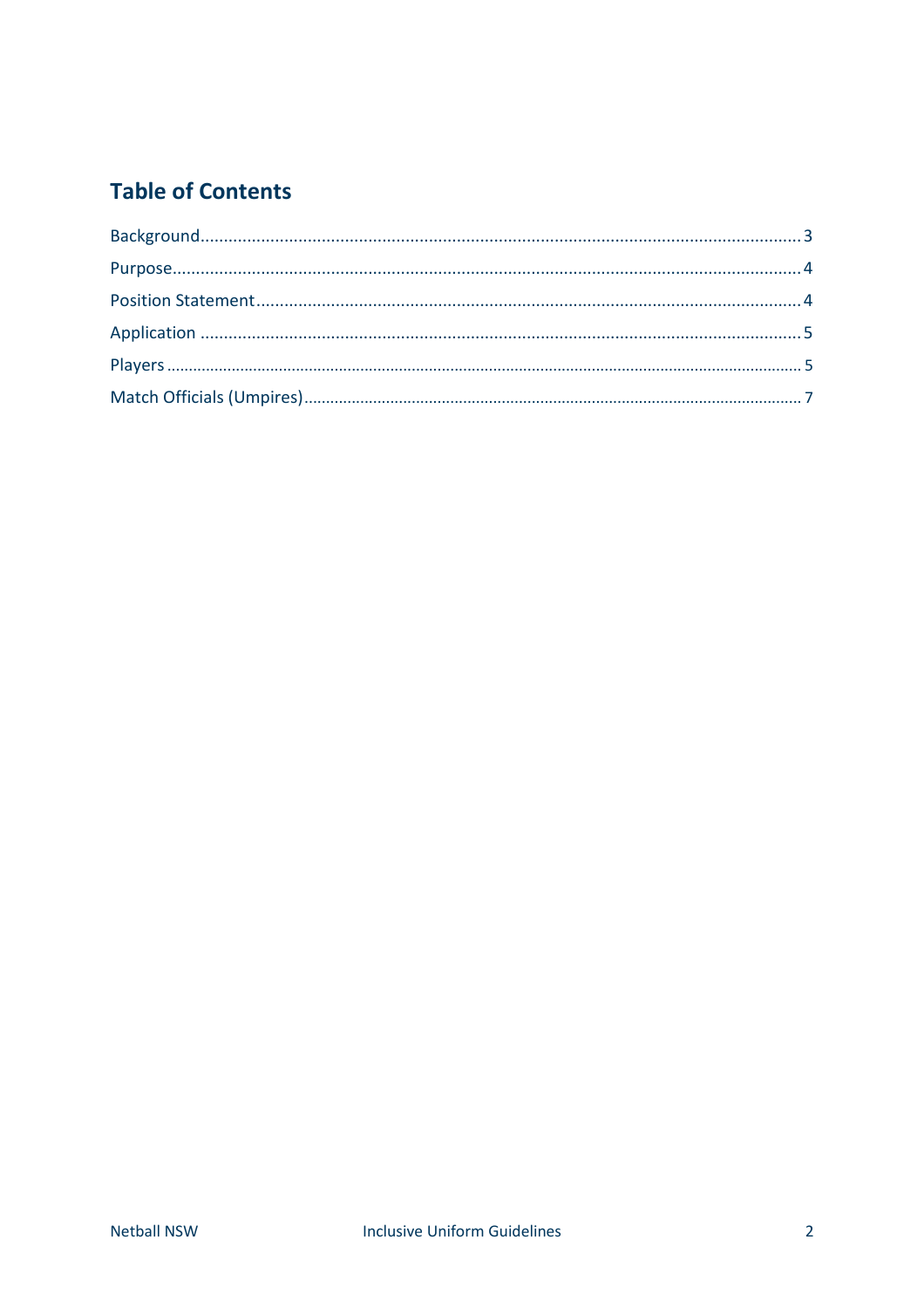## <span id="page-2-0"></span>**Background**

Netball NSW is committed to creating an environment where people can participate in netball in the manner in which they feel most comfortable. Netball NSW is also committed to ensuring our netball community is a welcoming and inclusive environment for all players and officials regardless of race, skin colour, national origin, religion, gender, age or disability.

There are a multitude of reasons why a player or umpire may not feel comfortable wearing a traditional playing dress or umpiring uniform and that current uniform options may not suit their individual needs and preferences.

A recent study, *What Girls Want in Sport Uniforms to Make Them Feel Comfortable and Confident to Participate in Sport: [A National Study](https://www.vu.edu.au/sites/default/files/girl-sport-uniforms-national-study.pdf)* by the Victoria University found that girls need to be provided with flexible options of uniform styles (65%) that are made from comfortable material and designed for girls (61%). The study found:

- 85% prefer to wear shorts during sport outside of school
- 85% prefer to wear t-shirts during sport outside of school
- 64% prefer to wear dark coloured bottoms during sport outside of school
- 58% do not want to wear skirts during sport outside of school

It is clear that a lack of appropriate uniform options is a key barrier to participation for women and girls more generally in netball. However, there is evidence to suggest it may be a larger barrier for engaging and retaining other underrepresented groups in netball, from people of culturally and linguistically diverse backgrounds to transgender and gender diverse people as well as males.

The [SPRINTER Netball Participation Study \(2020\)](https://nsw.netball.com.au/netball-participation-study) indicates that only 2% of registered Netball NSW members were male in 2020. A comparison of Census data (2016) and the SPRINTER Netball Participation Study (2020) also highlights the current lack of representation of culturally and linguistically diverse communities within netball:

- fewer Netball NSW members (8%) speak a language other than English compared to 25% of the NSW population
- fewer Netball NSW members (6%) are born overseas compared to 27% of the NSW population
- those from a multicultural or CALD background are more likely (32%) to drop out after only one year than English speaking or Australian born counterparts (24%)

<span id="page-2-1"></span>Netball NSW has worked alongside our apparel partner [Valour Sport](https://www.valoursport.com.au/pages/oneteam) to produce a range of alternate uniform options which provide more choice for players and umpires, while still allowing for matching designs and team cohesion for players and visibility of umpires while officiating.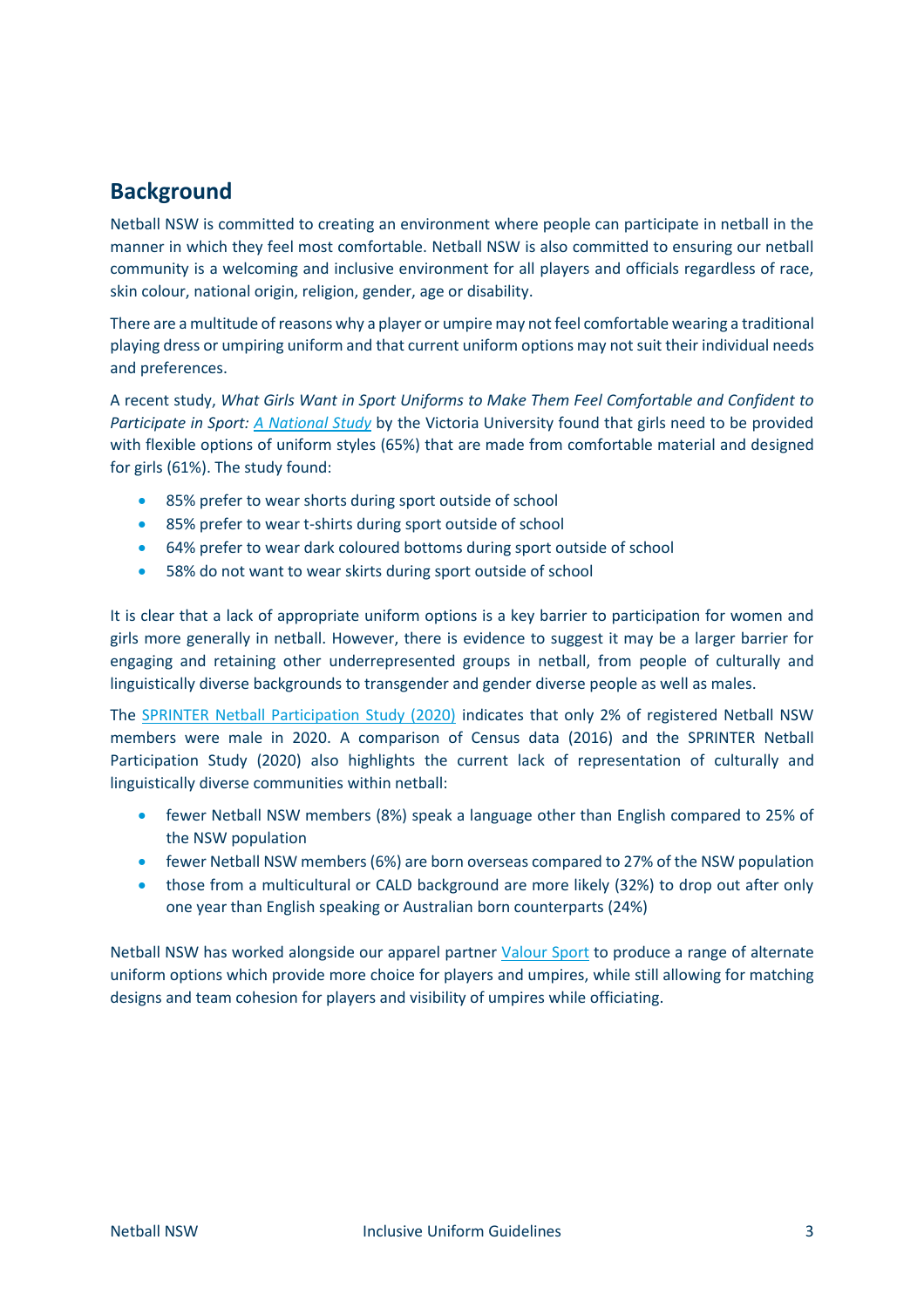#### **Purpose**

This document has been created to outline Netball NSW's position on inclusive uniforms, providing clarity on acceptable team and umpiring uniforms in line with the [Rules of Netball](https://netball.com.au/sites/default/files/2020-01/INF_NETBALL%20RULE%20BOOK%20MANUAL%202020.pdf) (2020 Edition). This document will provide guidance to Affiliated Associations and their Clubs in aligning their uniform policies with Netball NSW's position in order to contribute to creating more welcoming and inclusive netball environments across NSW.

### <span id="page-3-0"></span>**Position Statement**

<span id="page-3-1"></span>Netball NSW believes that all participants should, as far as possible, be supported in wearing a uniform that allows them to participate in netball in the manner in which they feel most comfortable. Netball NSW encourages all Affiliated Clubs and Associations to embrace adaptability and flexibility around uniforms in order to encourage continued participation and enjoyment in our sport.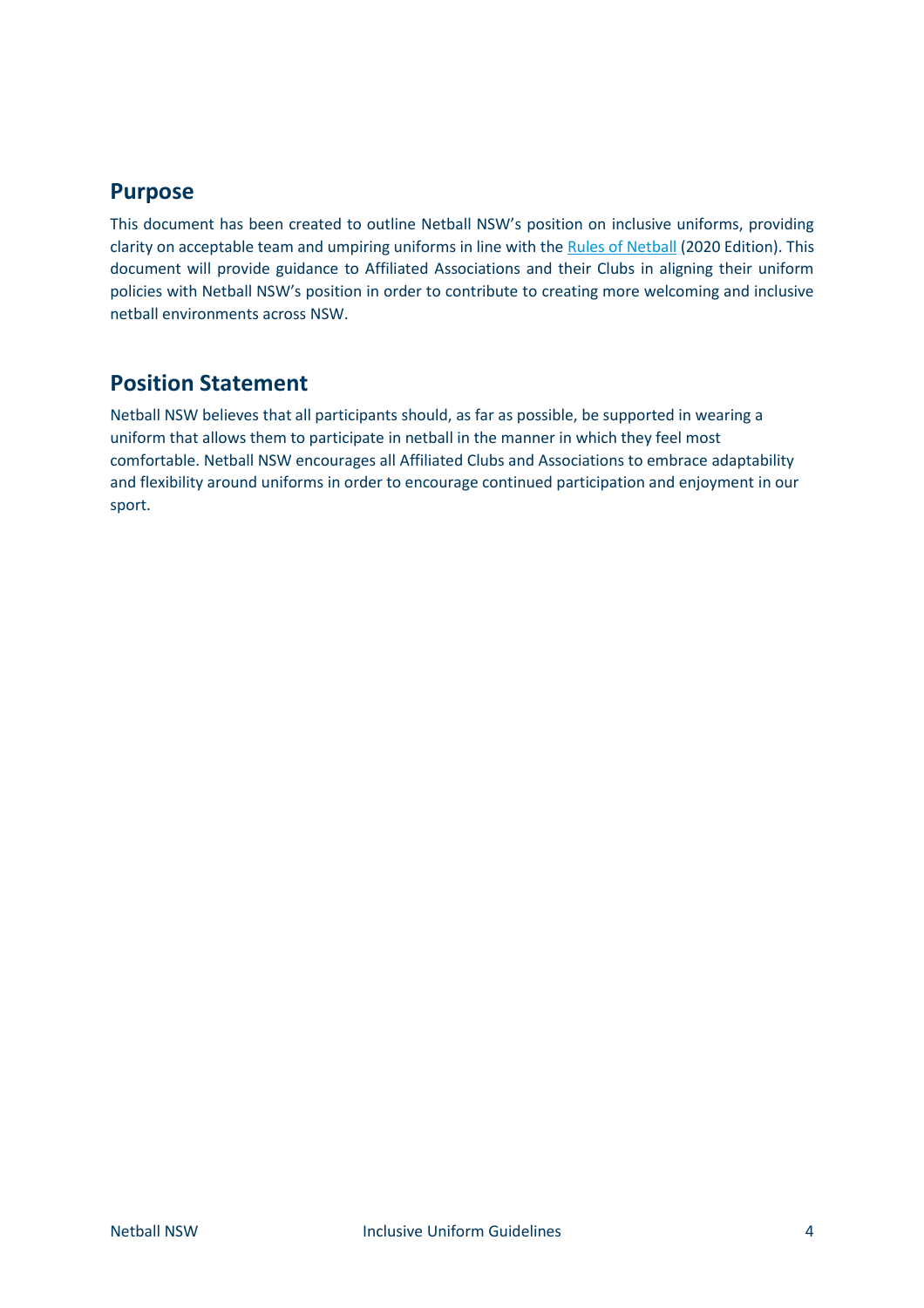## **Application**

#### <span id="page-4-0"></span>**Players**

#### **WHAT THE RULES OF NETBALL SAY**

#### 5. MATCH PERSONNEL

#### 5.1 TEAM

#### 5.1.1 Players

- i. During a match players must wear:
	- a) Registered playing uniform and suitable sports footwear (spiked soles are not allowed).
	- b) Playing position initials 150 mm (6 in) high which must be clearly visible and worn above the waist, front and back.
- iv. Players may not wear anything that could endanger themselves or other players, specifically:
	- a) No adornment or jewellery may be worn other than a wedding ring which must be covered with tape
	- b) A medical alert bracelet may be worn provided it is covered with tape
	- c) Fingernails must be short and smooth
	- d) Hair must be suitably tied back

**Note:** The Rules of Netball do not indicate that the registered playing uniform must be a dress. The rules indicate that it must be the registered playing uniform. **A registered playing uniform is defined by the Club and approved by the competition organiser (the Association).** This means Clubs and Associations have the chance at the grassroots level to ensure uniforms are inclusive for everyone.

#### **APPROACHING THE RULES IN AN INCLUSIVE WAY**

- Allow individual players in each team to choose any combination of uniform items. However, Clubs and Associations should ensure that these items are of similar designs to create continuity of uniforms throughout the team and assist umpires to officiate the game, for example:
	- $\circ$  t-shirts, singlets or long sleeve t-shirts must be the same design as the top of the traditional playing dress;
	- $\circ$  t-shirts, singlets or long sleeve t-shirts must still be able to clearly display a playing positional bib;
	- $\circ$  the choice of bottoms must either include the same design as the dress/top or could be a designated block colour to match the uniform (i.e. black, royal blue, navy blue etc.);
	- $\circ$  head or face coverings should be a designated block colour to match the uniform (i.e. black, royal blue, navy blue etc.);
	- $\circ$  allow the wearing of skins/leggings as long as they are completely black, white or in a block colour to match the uniform;
	- o Refer t[o Valour Sport ONE TEAM](https://www.valoursport.com.au/pages/oneteam) information for a full example of uniform options.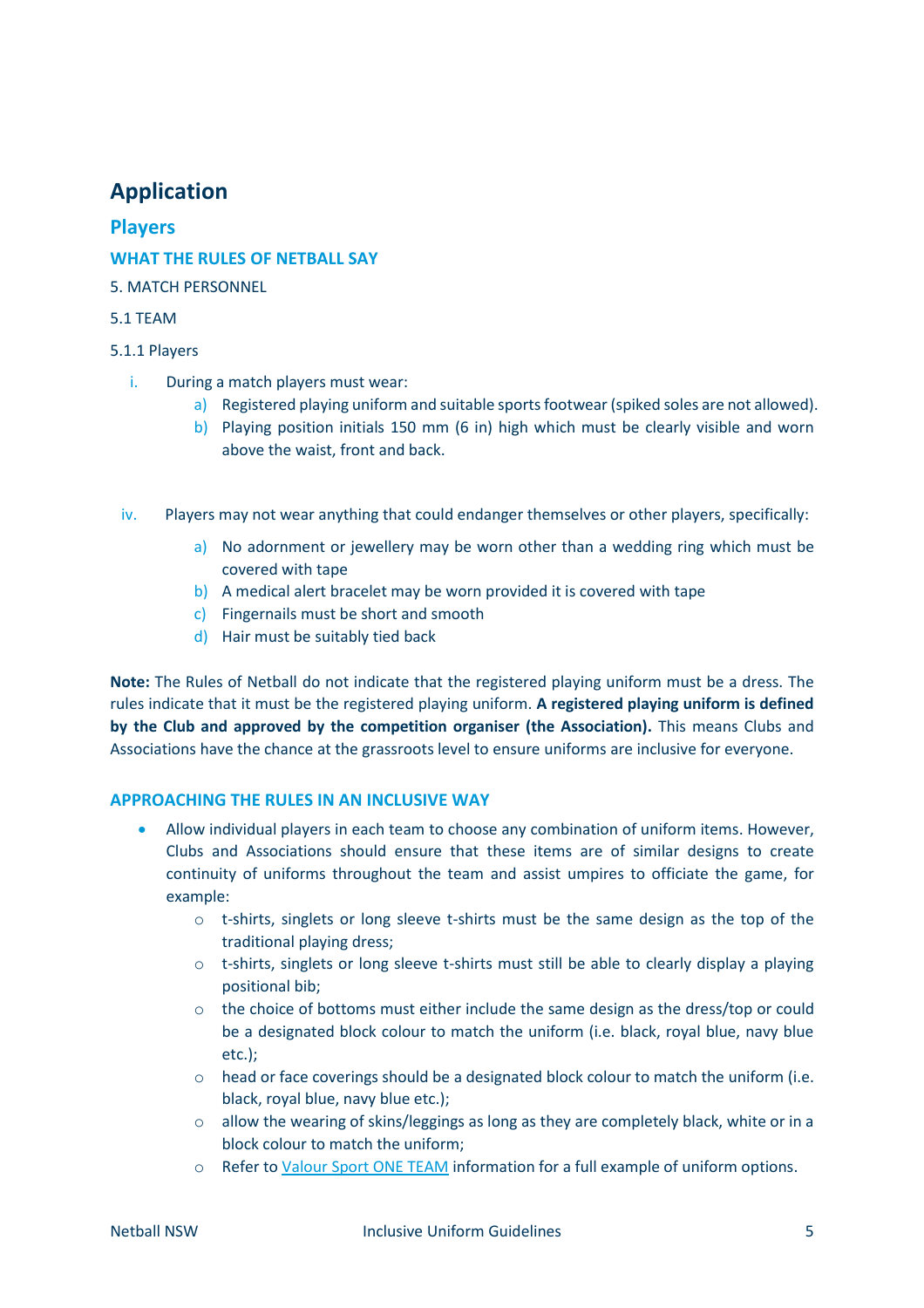- Uniforms must not present a genuine safety risk to the wearer or other players (i.e. open pockets, buttons or zippers).
- Players are not required to justify their choice of uniform, however, players may be required to provide information pertaining to items they wish to wear in order to allow the Club or Association to facilitate that uniform choice.
- Players may choose a uniform style that covers additional body surface including the legs, arms and/or head.
- It is perfectly acceptable for players to wear head coverings for religious reasons. Such head coverings must be:
	- o made of soft material;
	- o tight and non-flowing, edges must be held securely or tucked into the shirt;
	- o not cover positional bib;
	- o tied on or fastened by clips and non-sharp pins;
	- o be all black, all white or team colours.
- Head coverings should be included as an item in a club's playing uniform for a competition.
- If jewellery is not able to be removed for religious / medical reasons, it is the player's choice to play with them, and this player accepts the risks involved.
- <span id="page-5-0"></span> Jewellery which cannot be removed for religious / medical reasons should be covered with padding / tape as necessary to prevent injury to others. Jewellery or other items which cannot be securely covered or taped **must** be removed per the Rules of Netball.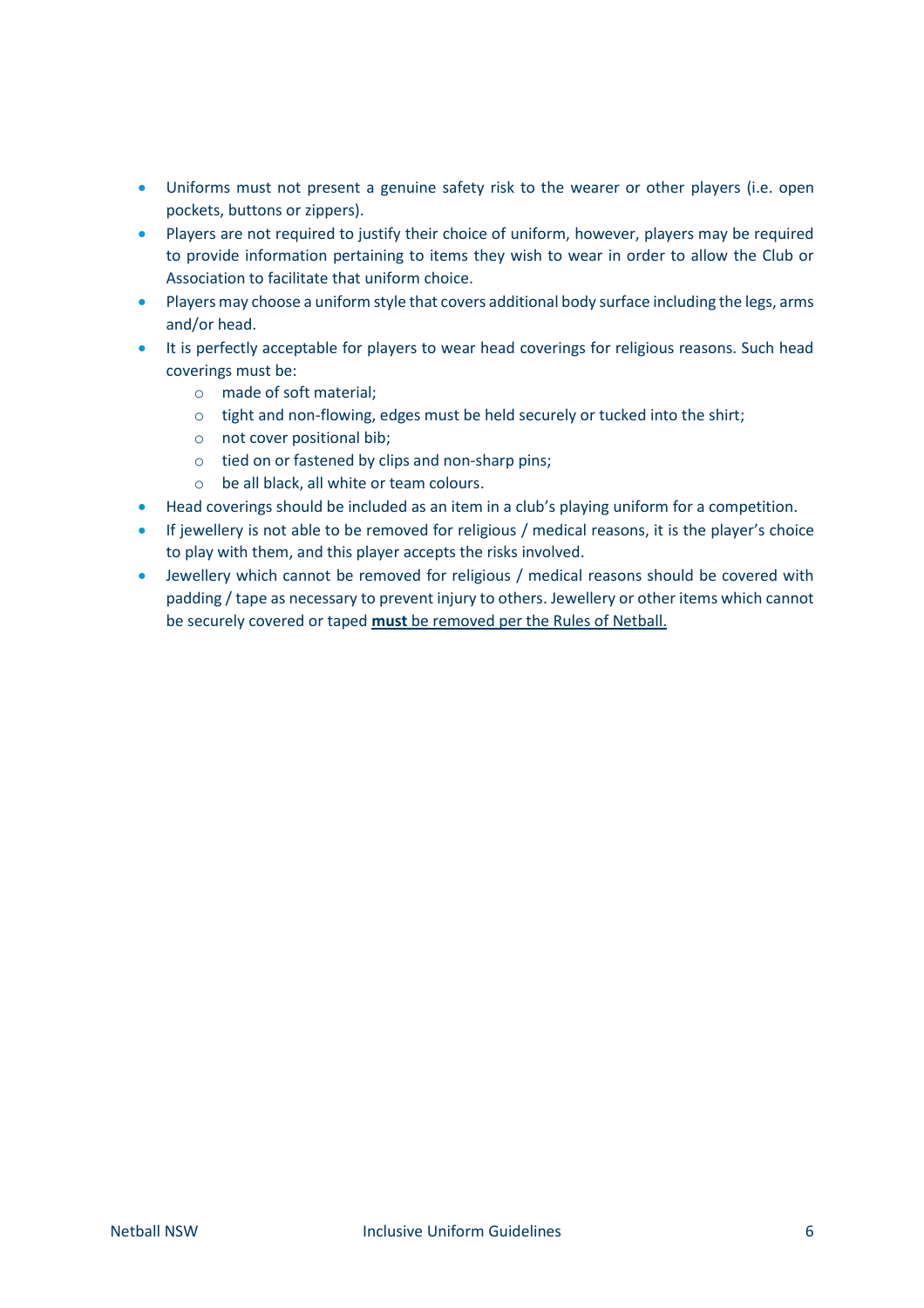#### **Match Officials (Umpires)**

#### **WHAT THE RULES OF NETBALL SAY**

#### 5. MATCH PERSONNEL

#### 5.2 MATCH OFFICIALS

The match officials are two umpires and a reserve umpire.

- i. The match officials:
	- a) Wear clothing that is distinct from the teams' playing uniforms and suitable sports footwear.

**Note:** The Rules of Netball do not indicate that the uniform must be white. The rules indicate that the clothing must be distinct from the playing uniforms. In the same way that players should feel comfortable in their playing uniform, match officials should have the opportunity to choose a uniform they feel comfortable in.

#### **APPROACHING THE RULES IN AN INCLUSIVE WAY**

- Maintaining the white shirt or choosing another bright/florescent coloured top but allowing darker coloured skirts, skorts or shorts to be worn.
- Allowing all match officials regardless of gender identity, the choice of wearing shorts or long sport pants rather than a skirt.
- Allowing match officials who wish to cover additional body surfaces including the legs, arms and/or head for religious and / or cultural reasons, to do so by wearing garments (such as leggings, long sleeved shirts/ skins etc). Such additional garments should be in a block colour.
- It is perfectly acceptable for match officials to wear head coverings for religious reasons. Such head coverings must be:
	- o made of soft material;
	- o tight and non-flowing, edges must be held securely or tucked into the shirt
	- o tied on or fastened by clips and non-sharp pins;
	- o be all black, all white or match the officiating uniform colours;